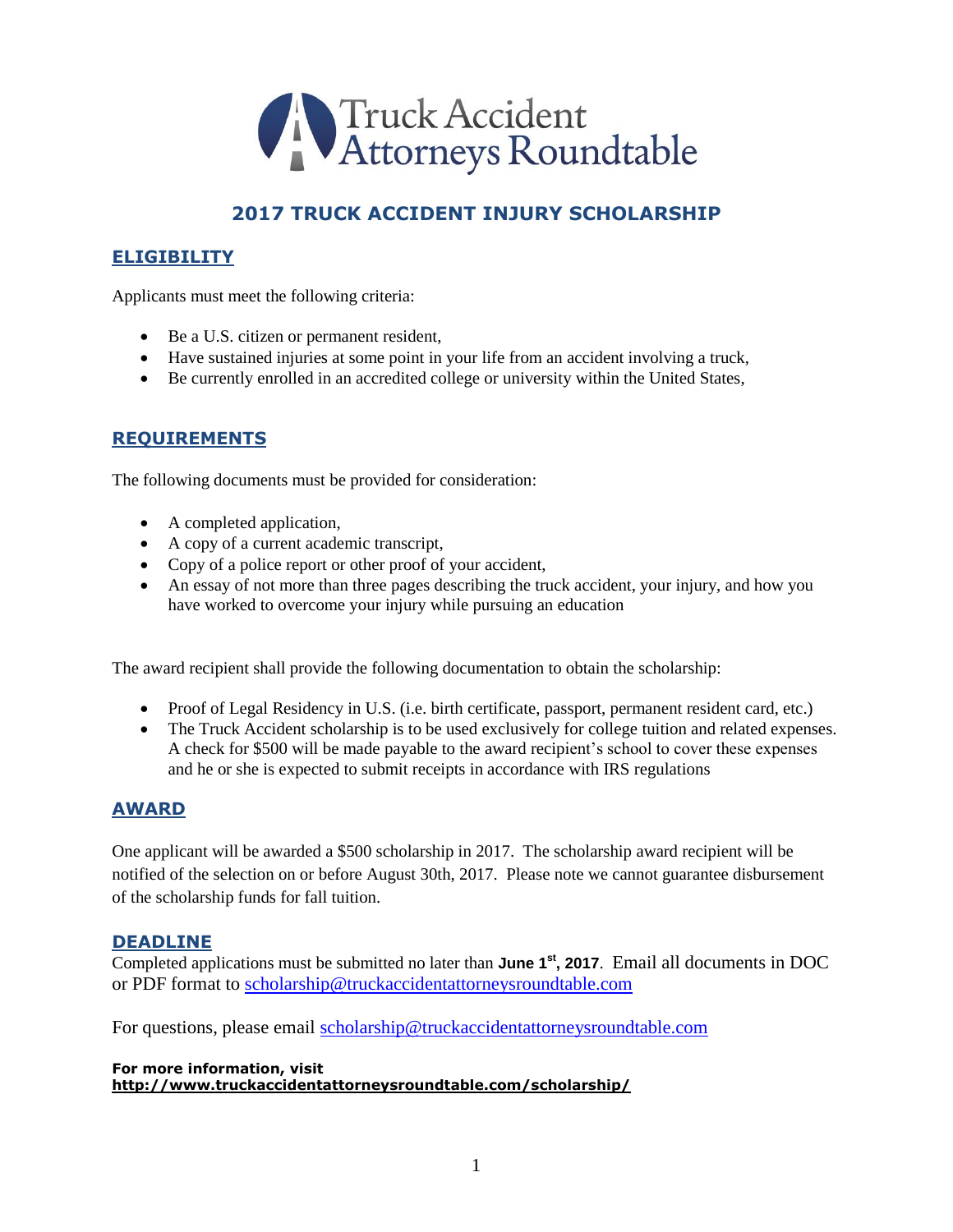# **TRUCK ACCIDENT INJURY APPLICATION**

### **STUDENT INFORMATION**

| Last                                                                                      | First         |              |          | MI |  |
|-------------------------------------------------------------------------------------------|---------------|--------------|----------|----|--|
| Are you a U.S. citizen or otherwise authorized to work in the United States? ___Yes ___No |               |              |          |    |  |
| Name, city and state of university or college currently attending:                        |               |              |          |    |  |
|                                                                                           |               |              |          |    |  |
|                                                                                           |               |              |          |    |  |
|                                                                                           | <b>Street</b> |              | Apt. #   |    |  |
| City                                                                                      |               | <b>State</b> | Zip Code |    |  |
| Telephone #:                                                                              |               |              |          |    |  |
| Home                                                                                      |               |              | Cell     |    |  |
| E-mail:                                                                                   |               |              |          |    |  |
| Gender: ( <i>optional</i> )                                                               | Female        | Male         |          |    |  |
| City, county and state where truck accident occurred:                                     |               |              |          |    |  |

Truck Accident Attorneys Roundtable would like to use each applicant's essay as part of an online blog series on real truck accident victims and their stories. Do you give permission for our law firm to use your essay publicly with the following information: (please check one)

\_\_\_ My full name \_\_\_ My first name and last initial only \_\_\_ Do not use my essay at all